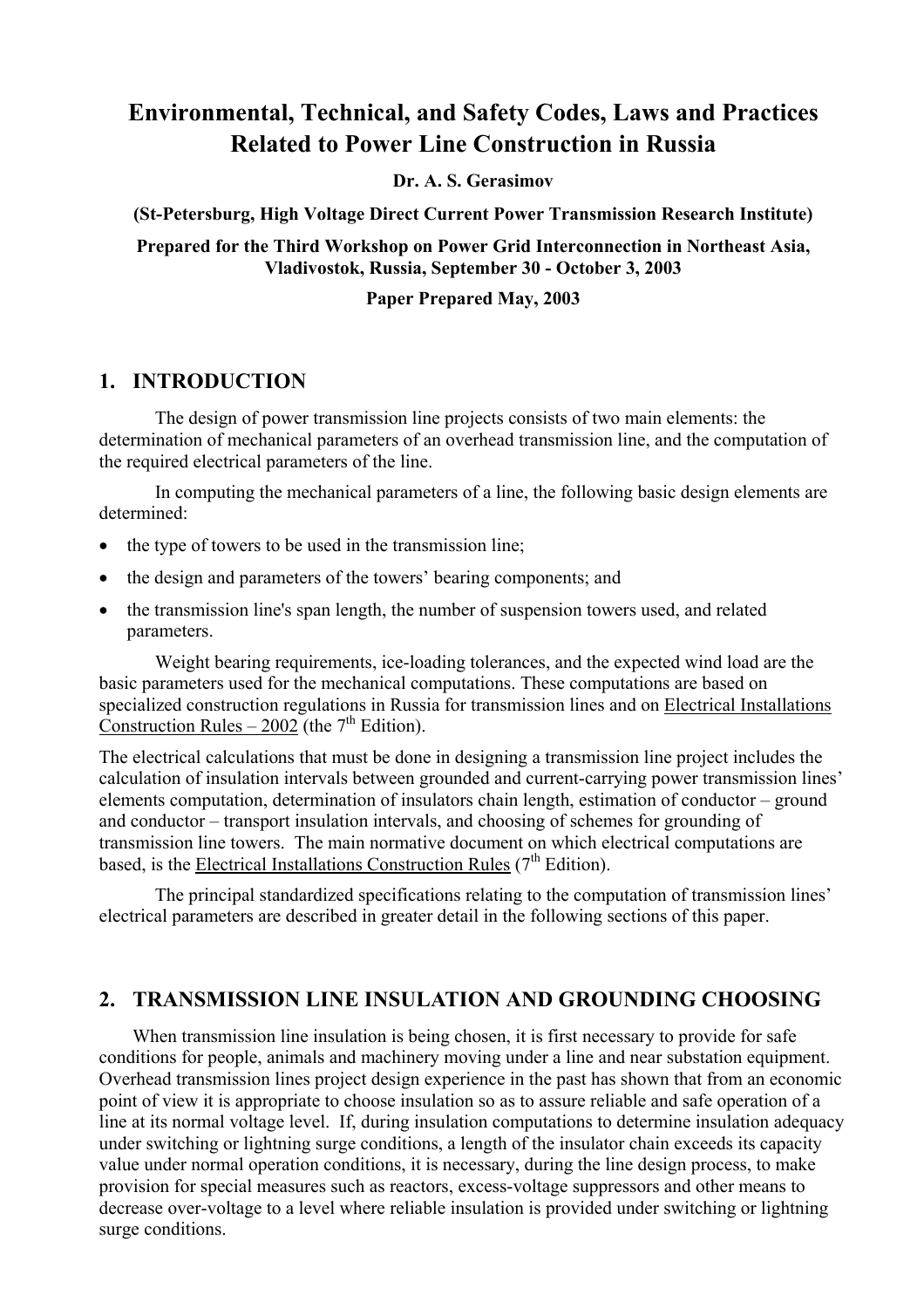There are two methods of choosing insulation levels and materials for transmission lines. The first method is applied for common transmission lines and substations, and is based on the Electrical Installations Construction Rules – 2002 (EICR-2002) and other normative documents used in Russia. These documents are based on the results of engineering experience in the transmission field and on the results of special scientific investigations. The second method is destined for special transmission lines and is based on statistical methods of computation.

During the computation of insulation parameters for a transmission line, first a towers design, the transmission line's span, and the conductor's cross sectional area are chosen based on technical and economic computations and on EICR-2002. The computation of overhead transmission line insulation parameters begins with the insulator chain length computation for normal voltage conditions. The most reliable criterion for choosing insulation levels is the previous engineering experience and the results of scientific investigations on the topic. On the basis of these considerations, an insulation level map is composed. If no such map can be composed, insulator chain length and insulator types are chosen based on EICR-2002. EICR provides the specific effective leakage distance. The values of the standardized specific effective leakage distances for sustaining insulator chains on  $6 - 750$  kV (kilo-Volt) overhead transmission lines are given in Table 1.

As the moisture discharge voltages of insulators operating in areas where air pollution is present decreases with decreasing atmosphere pressure, when choosing insulation for  $110 - 750$  kV transmission lines whose route traverses elevations from 1 to 2, 2 to 3, and 3 to 4 km, the corresponding specific effective leakage distances used in calculations have to be increased by 5, 10 and 15 %, respectively.

| <b>Pollution</b><br>Rate | cm / kV (no less), at nominal voltage<br>level, kV. |         |  |  |  |  |
|--------------------------|-----------------------------------------------------|---------|--|--|--|--|
| (PR)                     | Up to $35$                                          | 110-750 |  |  |  |  |
|                          | 1,90                                                | 1,60    |  |  |  |  |
| 2                        | 2,35                                                | 2,00    |  |  |  |  |
| 3                        | 3,00                                                | 2,50    |  |  |  |  |
|                          | 3,50                                                | 3,10    |  |  |  |  |

**Table 1: Values of standardized specific effective leakage distance for sustaining insulator chains of 6 – 750 kV overhead transmission lines**

In areas not included in zones affected by industrial pollution sources, including woods, tundra, forest-tundra and meadows, insulation with smaller specific effective leakage distances than those shown in Table 1 for the  $1<sup>st</sup> PR$  are allowed.

The areas of the 1<sup>st</sup> PR are territories that are not in the affected zone of industrial and natural pollution sources (swamps, mountainous areas, rural area, and other relatively isolated areas).

In heavily industrial regions, when necessary, insulation with larger specific effective leakage distances than those shown in Table 1 for the  $4<sup>th</sup> PR$  can be applied.

A pollution rate near an industrial enterprise must be determined based on the type of industry and on the design volume of output goods from the industrial facility, as well as on the distance from the transmission line to the source of industrial pollution. The design volume of output goods is determined by summarizing the volume of all of the goods produced by an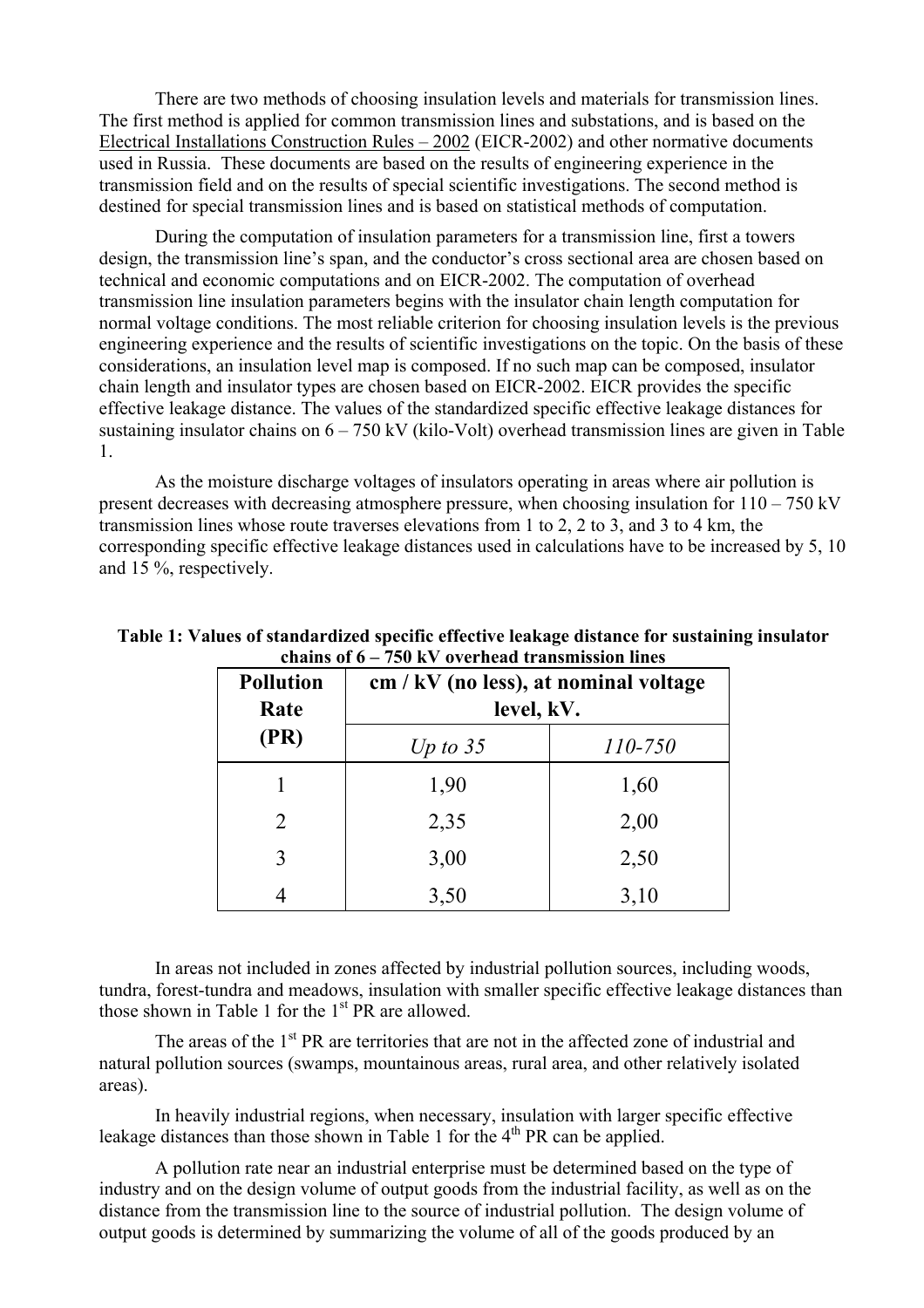enterprise. PRs in the carryover zones of operating or under-construction factories must be determined according to the largest annual production level with respect to the expected plan of factory development (projecting no more than 10 years ahead). If there are several pollution sources (workshops) within a factory, expected production volumes must be determined by adding together the production volumes of all of the workshops on-site. If a pollution source of separate workshops is situated at a distance of greater than 1000 m from other pollution sources in a factory, the annual production volumes must be determined separately for such workshops and for the other parts of the factory.

In areas with a pure atmosphere, the length of an insulator chain and the number of insulators in a chain vary depending on insulator type and on the adhesion armature (which ties separate insulators together in a insulator chain) within the following bounds:

| $U_{nom}$ kV                     | l 10      | 220       | 330       | 500       |
|----------------------------------|-----------|-----------|-----------|-----------|
| Insulator chain length, m        | $1,3-1,7$ | $2,3-2,5$ | $2,9-3,5$ | $4,3-4,5$ |
| Number of insulators in<br>chain | $6 - 8$   | $10 - 14$ | $15 - 21$ | 21-29     |

The point of insulator chain suspension—the point where an insulator chain is suspended (attached to the tower)**—**is determined based on the computed insulator chain length and the chosen tower design, factoring in the normal operation voltage, requirements for switching and lightning surges, and the corresponding weather conditions.

The shortest allowed insulation distances from a conductor to a grounded tower are shown in Table 2. Based on engineering experience, as well as on the discharge characteristics of the materials used, insulation distances are chosen including some reserve margin. These tolerances together are designed to ensure that there is only a small probability of an insulation fault at normal operation voltages, as well as during switching and lightning surges. The insulation distances calculated using these parameters also assure that transmission towers are safe to climb for the maintenance staff even while a transmission line is "live" (operating).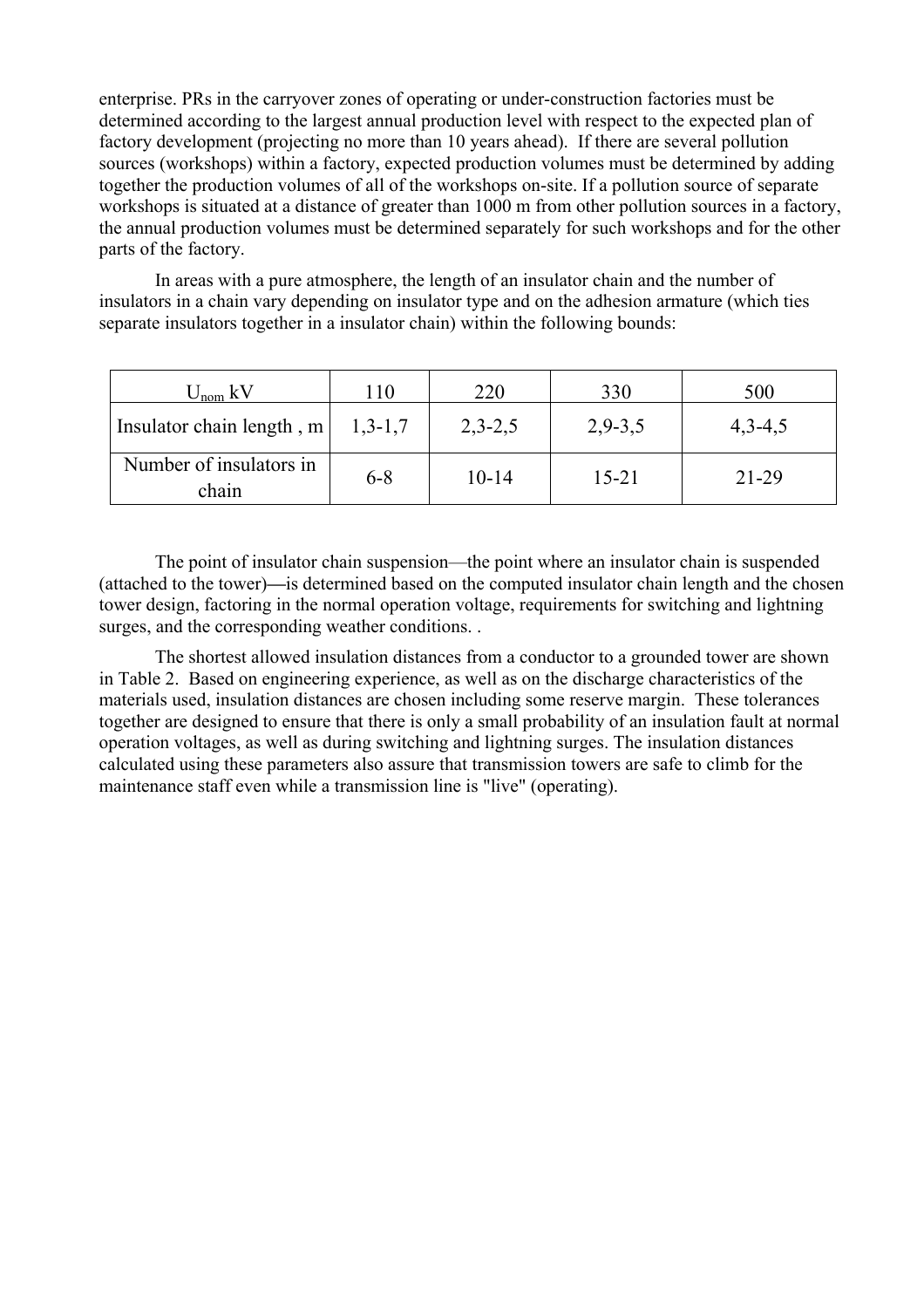|                         | Shortest insulation distance, cm, at |    |     |     |     |     |     |     |  |
|-------------------------|--------------------------------------|----|-----|-----|-----|-----|-----|-----|--|
|                         | transmission line voltage level, kV  |    |     |     |     |     |     |     |  |
| Computation condition   | $\leq$ 10                            | 20 | 35  | 110 | 150 | 220 | 330 | 500 |  |
| lightning surges for    |                                      |    |     |     |     |     |     |     |  |
| insulator type:         |                                      |    |     |     |     |     |     |     |  |
| Pin-type                | 15                                   | 25 | 35  |     |     |     |     |     |  |
| Suspended               | 20                                   | 35 | 40  | 100 | 130 | 180 | 260 | 320 |  |
| Internal over-voltages  | 10                                   | 15 | 30  | 80  | 110 | 160 | 215 | 300 |  |
| Operating voltage       |                                      | 7  | 10  | 25  | 35  | 55  | 80  | 115 |  |
| Safe climbing of towers |                                      |    | 150 | 150 | 200 | 250 | 350 | 450 |  |

**Table 2: The shortest insulation distances from current-carrying to grounded parts of overhead transmission lines**

In designing overhead transmission lines for a transmission project, the largest applicable design value of the distance from a conductor to a tower is chosen. For overhead lines of  $6 - 750$ kV, the distance from a conductor to a tower is thus usually, as shown in Table 2, defined by requirements for safety in climbing towers for maintenance purposes. For overhead transmission lines with routes lying below 1000 m above sea level, insulation distances from conductors and live armatures to the grounded parts of a tower must not be smaller than those shown in Table 2.

Decreasing the insulation distances from current-carrying parts and wooden towers that are not grounded by 10% is permitted, except that the insulation distances must still be chosen so as to meet requirements for safe climbing of towers.

When an overhead transmission line route lies in a mountain range, the insulation distances computed for the operating voltage and internal over-voltages must be increased by 1% for every 100 m when the total average elevation of a route is above 1000m.

The distance between conductors or between conductors and a rope are computed considering the possibility of the so-called "conductor galloping", in which the self-oscillating process on one of the self-frequencies of a conductor in a long span has to be considered.

## **3. CHOOSING OVERHEAD TRANSMISSION LINE GROUNDING DESIGNS**

The following parts of an overhead transmission line must be grounded:

- 1. the towers, which typically must have a lightning rope or other lightning protectors;
- 2. the reinforced concrete and metal towers of overhead transmission lines of  $3 35$  kV;
- 3. the towers carrying power or instrument transformers, disconnecting switches, protection devices, and other apparatus; and
- 4. the metal and reinforced concrete towers of 110 500 kV overhead lines without ropes or other lightning protectors, if grounding is necessary for the reliable operation of relay protection and automation devices.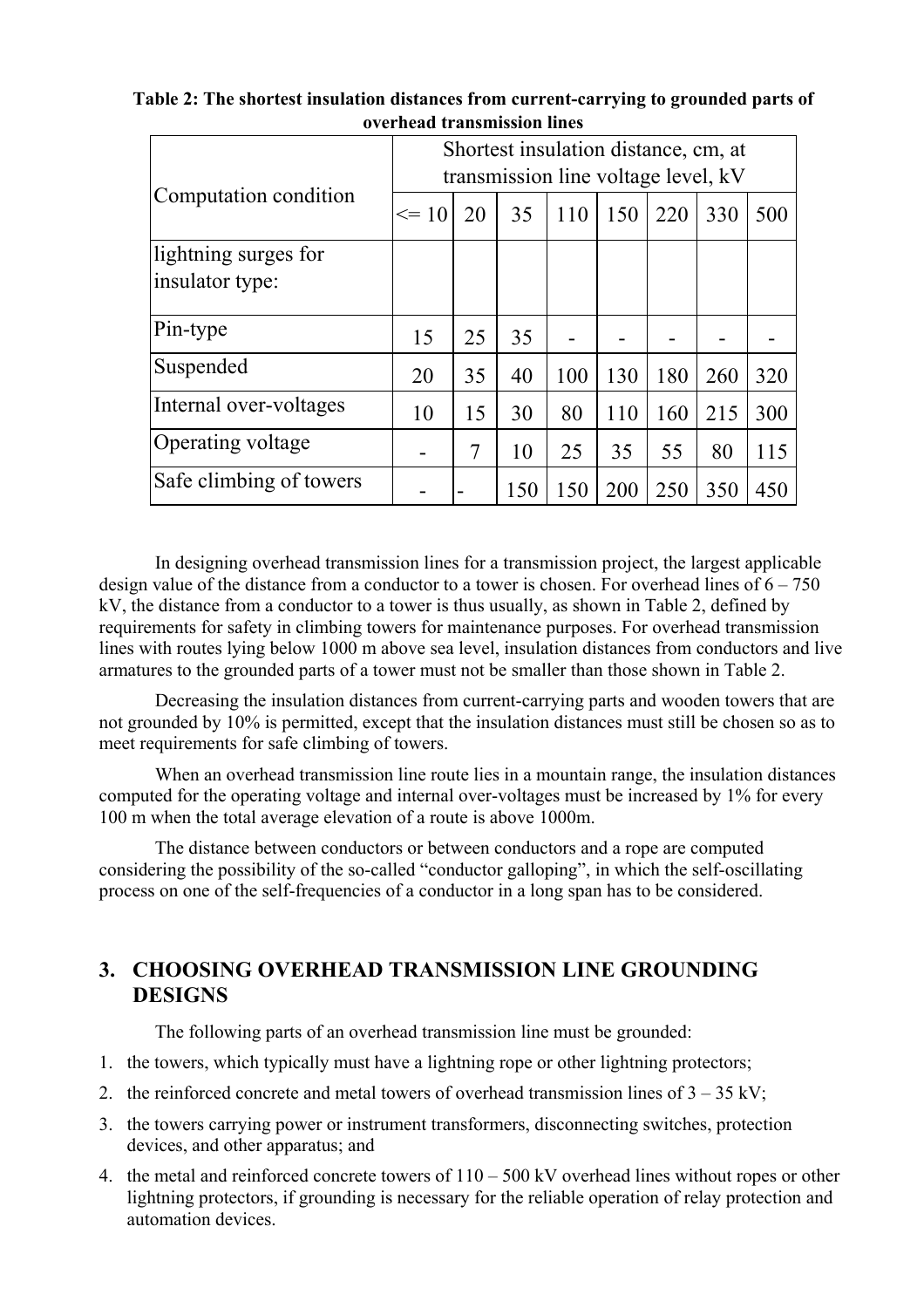The resistance of the towers' grounding devices must be no larger than the values shown in Table 3. In the following specific instances, the resistance of towers' grounding devices must be:

- for overhead transmission lines of  $3 20$  kV in populated areas, as well as for all the 35 kV overhead lines – no larger than the values given in Table 3;
- for overhead lines of  $3 20$  kV in non-populated areas with soil of specific resistance  $\rho$  below 100 Ohm·m — no larger than 30 Ohm, and with soil of specific resistance  $\rho$  above 100 Ohm·m — no larger 0.3  $\rho$ .

The resistance of towers' grounding devices for overhead lines 110 kV and higher must not be larger than the values given in Table 3. For overhead lines protected by the lightning ropes, the required resistance of grounding devices designed according to the relevant lightning protection conditions must be provided with outage ropes. For other conditions, this resistance must be provided using affiliated lightning ropes.

For overhead lines with towers taller than 40 m and protected by lightning ropes, grounding resistance must be at most half of the values given in Table 3.

Resistance values for the grounding devices of transmission towers must be provided and measured for commercial frequency currents during the periods of maximum resistance values in summertime. It is permitted to perform measurements in other periods, so long as the results of the measurements are corrected by applying a "season coefficient". When soil freezing exerts an influence on the grounding resistance value, however, such measurements cannot be performed.

| Specific equivalent soil resistance<br>$\rho$ , Ohm·m | Grounding device resistance<br>maximum value, Ohm |
|-------------------------------------------------------|---------------------------------------------------|
| below 100                                             | 10                                                |
| from $100$ to $500$                                   | 15                                                |
| from $500$ to $1000$                                  | 20                                                |
| from 1000 to 5000                                     | 30                                                |
| above 5000                                            | 6.10 <sup>-3</sup> $\beta$                        |

**Table 3: Maximum resistance values for grounding devices for overhead transmission lines** 

If the route of an overhead line of voltage level 110 kV or higher lies in areas with clay, loamy, or similar soils with specific resistance  $\rho \le 500$  Ohm·m, it is only necessary to use the bases of reinforced concrete towers as natural grounding. Sometimes the bases can be used without any additional requirements for artificial grounding, or they can be used in combination with of artificial grounding. In soils with higher values of specific resistance, the natural conductivity of the bases of reinforced concrete towers bases must not be taken into consideration, and the required grounding resistance value must be obtained only by applying artificial grounding.

## **4. CHOOSING CONDUCTOR – GROUND OR CONDUCTOR – TRANSPORT INTERVALS**

Engineering experience with overhead transmission lines of  $110 - 500$  kV shows that all of the outages caused by transmission line routes being crossed by oversized machines (taller than 4,5 m)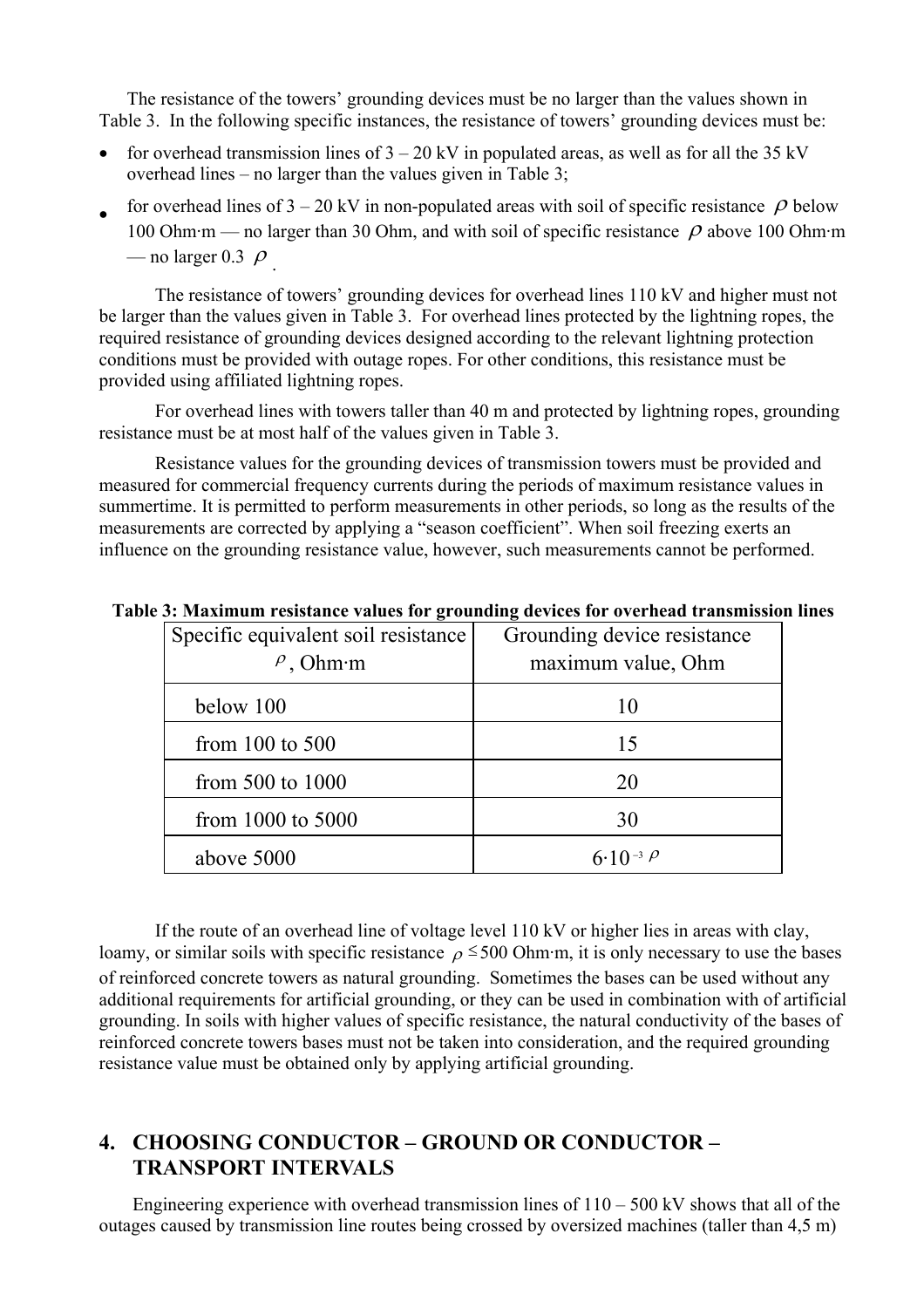have occurred under normal operation conditions. This fact proves that the probability of a congruence between a line route crossing by an oversized machine and an over-voltage condition is very small. Consequently, the choice of transmission line dimensions can be made assuming conditions of reliable operation at the highest operating voltage. Engineering experience with 110 kV lines, which have the largest overall length, has shown that when the conductor's height over the ground is equal to 6 m there are practically no flashovers to oversized machines. It can therefore be assumed that the crossing of transmission line routes by oversized machines taller than 5.75 m is improbable. If we take as a base value a height value of 5.75 m, conductor dimensions over the ground for a transmission line of higher voltage classes can be calculated as the sum of the base height value and the smallest insulation distances from current-carrying to grounded parts of overhead transmission lines shown in Table 2.

For overhead transmission lines of 750kV and higher voltage levels, the conductor's height is chosen based on requirements for decreasing the deleterious effects of electrical fields on living organisms, particularly humans. For transmission lines of lower voltage, the conductor's height over the ground is chosen based on conditions that will allow safe passage under the transmission line.

## **5. EICR-2002 NORMS FOR PASSING, CROSSING AND APPROACHING OVERHEAD TRANSMISSION LINES**

The distance from overhead transmission line conductors to the ground surface in nonpopulated and hard-to-reach areas must be not less than the values shown in Table 4.

| Area's characteristics                                       | Smallest distance, m, at overhead<br>transmission line voltage level, kV |     |                |     |     |  |  |
|--------------------------------------------------------------|--------------------------------------------------------------------------|-----|----------------|-----|-----|--|--|
|                                                              | $\leq 110$                                                               | 150 | 220            | 330 | 500 |  |  |
| Non-populated areas                                          | 6                                                                        | 6,5 |                | 7,5 | 8   |  |  |
| Hard-to-reach areas                                          | 5                                                                        | 5,5 | 6              | 6,5 |     |  |  |
| Inaccessible hill flanks, rocks,<br>cliffs, etc.             | 3                                                                        | 3,5 | $\overline{4}$ | 4,5 |     |  |  |
| Tundra regions, deserts, steppe<br>with soils unsuitable for | 6                                                                        | 6   | 6,5            | 6,5 |     |  |  |
| agriculture                                                  |                                                                          |     |                |     |     |  |  |

**Table 4: Smallest distance from overhead transmission line's conductors to the ground surface in non-populated and hard-to-reach areas**

### *5.1 Overhead transmission lines passing through woodlands, green plantations, ploughed fields, and other agricultural areas*

Right-of-ways have to be cleared for overhead transmission lines passing through woodlands. The width of right-of-ways to be cut must be determined taking into consideration the conditions of the transmission line and of forest use in the area. These considerations include the potential for tree to fall on a transmission line and making sure, in designing the right-of-way, that line failures can be quickly repaired. These considerations in turn require taking into account, for example, the species of trees and soil types in the area, the accessibility of line routes, and other factors.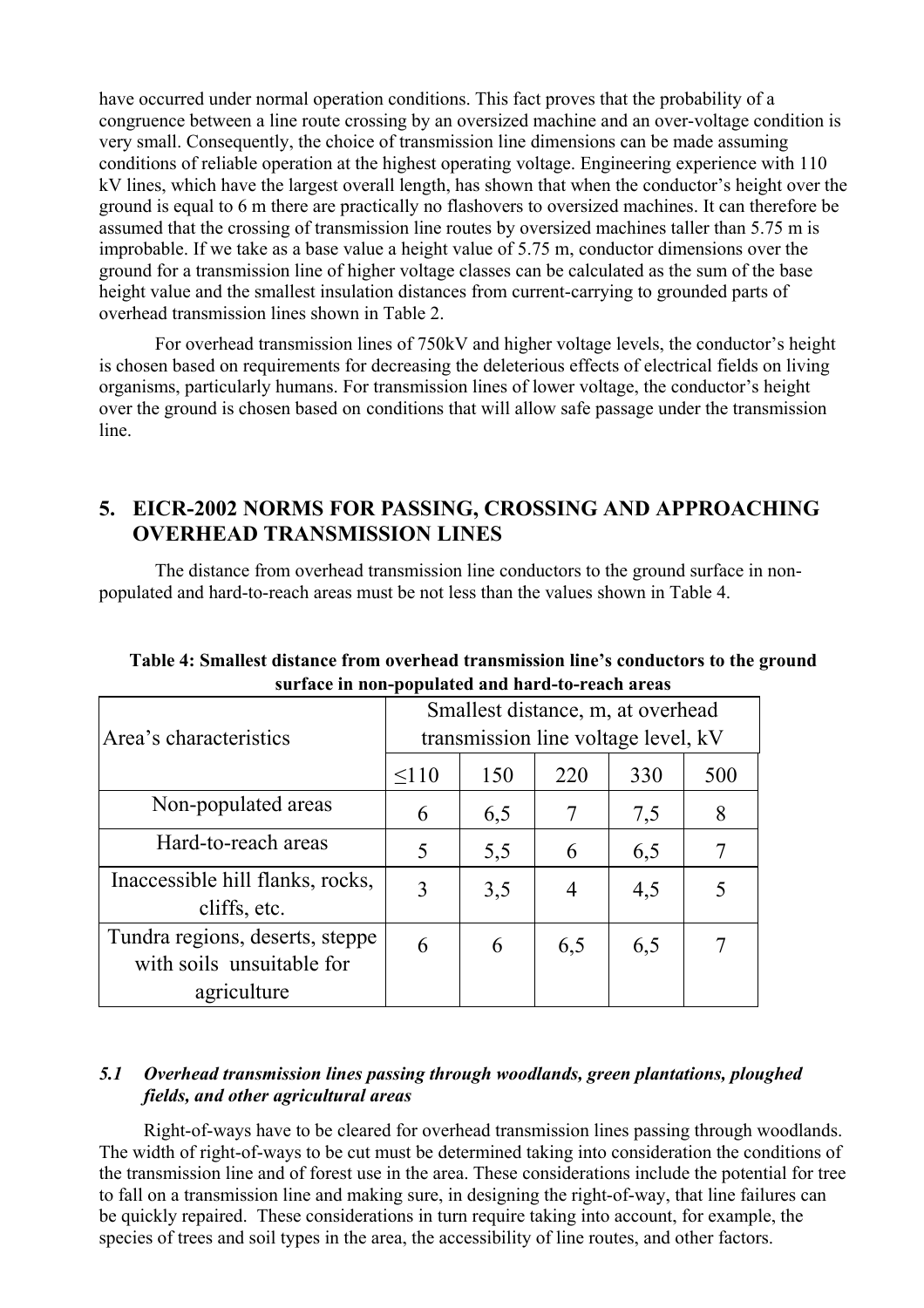It is necessary to avoid construction of power lines in plantings (not only in tree plantations but in any green plantations) that stretch in ribbons in the direction in which the transmission line is oriented. In the case of such plantings, it is possible to avoid the cutting within of green plantations by moving a line route away from the green plantation zone.

In parks, national parks, green zones around settlements, valuable woodlands, and guard bands along railways and highways, the width cut for the transmission corridor should be calculated using the guidelines that the distance from conductors to a tree crown is not be less than 3 m for overhead lines below 20 kV; 4m for  $35 - 110$  kV lines; 5m for  $150 - 220$  kV lines; and 6 m for 350 – 550 kV lines. A tree crown radius is calculated taking into consideration its probable future growth. (typically, 25 years of growth).

### *5.2 Overhead transmission lines passing through populated areas*

The distance from an overhead transmission line's conductor to the ground surface in populated areas, factoring in the conductor's maximum sag (but without taking into account conductor heating) must not be less, in Russia, than values given in Table 5. It is prohibited for an overhead transmission line to pass over buildings and other installations, except for buildings made of non-combustible materials and for industrial buildings.

| suriace, bundings, and mistanations in populated areas |                                   |                                       |                |                |     |     |     |  |
|--------------------------------------------------------|-----------------------------------|---------------------------------------|----------------|----------------|-----|-----|-----|--|
| Transmission                                           | Building, installation            | Minimum distance, m, at overhead line |                |                |     |     |     |  |
| line operating                                         |                                   | voltage level, kV                     |                |                |     |     |     |  |
| conditions                                             |                                   | $\leq$ 35                             | 110            | 150            | 220 | 330 | 500 |  |
| Normal                                                 | To ground surface                 | 7                                     | 7              | 7.5            | 8   | 8   | 8   |  |
| operating<br>conditions                                | To buildings and<br>installations | 3                                     | $\overline{4}$ | $\overline{4}$ | 5   | 6   |     |  |
| Broken wire<br>in nearby                               | To ground surface                 | 4,5                                   | 4,5            | 5              | 5,5 | 6   |     |  |
| span                                                   |                                   |                                       |                |                |     |     |     |  |

**Table 5: Minimum distance from overhead transmission line conductors to the ground surface, buildings, and installations in populated areas** 

#### *5.3 Overhead transmission lines passing over railways*

Where overhead transmission lines cross railways, aerial crossings are usually required. The distances from transmission line conductors to various elements of railway infrastructure must be no larger than the values given in Table 6.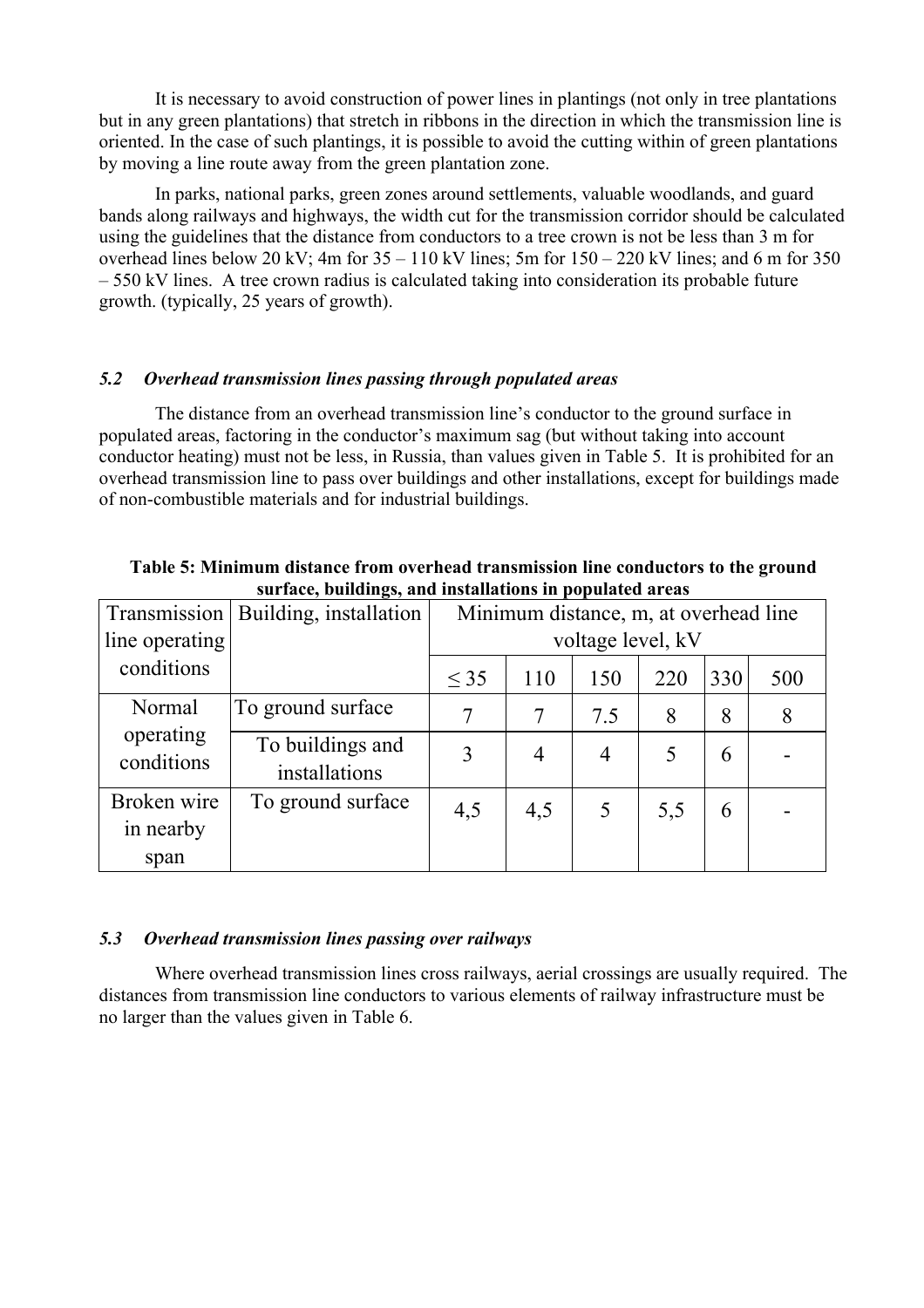**Table 6: Minimum distance from conductors for overhead transmission lines crossing and approaching railways** 

|                                     | Minimum distance, m, at overhead    |                    |     |     |     |     |  |
|-------------------------------------|-------------------------------------|--------------------|-----|-----|-----|-----|--|
|                                     | transmission line voltage level, kV |                    |     |     |     |     |  |
| Crossing or approaching             |                                     | $\leq$ 20   35-110 | 150 | 220 | 330 | 500 |  |
|                                     | Crossing                            |                    |     |     |     |     |  |
| For railways of general and non-    | 7,5                                 | 7,5                | 8   | 8,5 | 9   | 9,5 |  |
| general purpose from conductor      |                                     |                    |     |     |     |     |  |
| to rail head at overhead lines'     |                                     |                    |     |     |     |     |  |
| normal operation conditions         |                                     |                    |     |     |     |     |  |
|                                     | Approaching                         |                    |     |     |     |     |  |
| For non-electrified railways in     | 6                                   | 6                  | 6,5 | 6,5 | 7   |     |  |
| sections of constrained line routes |                                     |                    |     |     |     |     |  |
| from deflected conductor to the     |                                     |                    |     |     |     |     |  |
| boundaries of the railway zone      |                                     |                    |     |     |     |     |  |

### *5.4 Overhead transmission lines approaching and crossing highways*

Distances from conductors in cases where overhead transmission lines cross highways must be no larger than the values given in Table 7.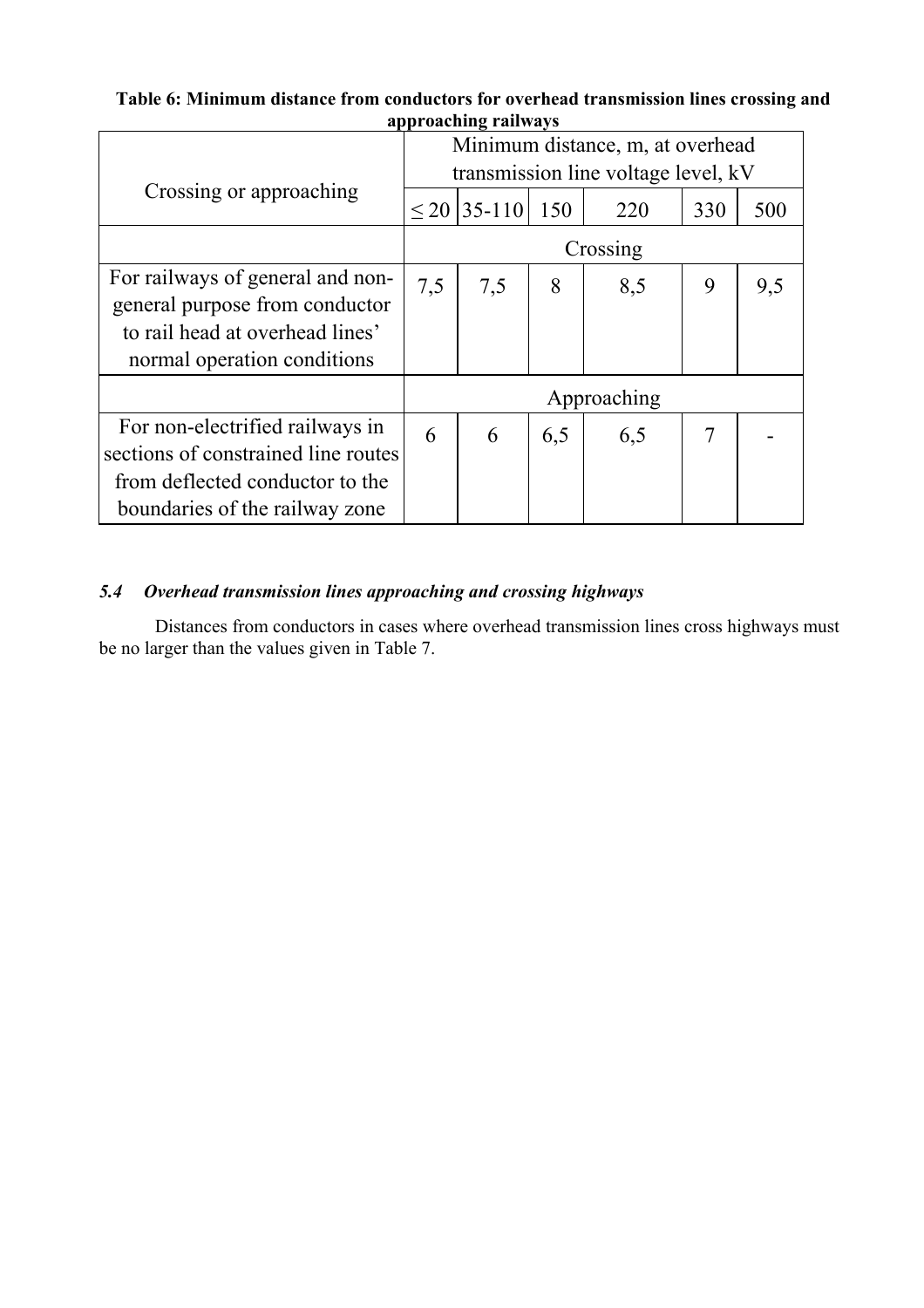| Crossing or approaching                                                               | Minimum distance, m,<br>at overhead transmission line voltage<br>level, kV |          |     |     |     |     |  |
|---------------------------------------------------------------------------------------|----------------------------------------------------------------------------|----------|-----|-----|-----|-----|--|
|                                                                                       | $\leq$ 20                                                                  | $35-110$ | 150 | 220 | 330 | 500 |  |
| Vertical distances:                                                                   |                                                                            |          |     |     |     |     |  |
| a) from conductor to highway's<br>surface:                                            |                                                                            |          |     |     |     |     |  |
| Transmission line normal operating<br>conditions                                      | 17                                                                         | 7        | 7,5 | 8   | 8,5 | 9   |  |
| In case of broken wire in nearby<br>span                                              | 5                                                                          | 5        | 5,5 | 5,5 | 6   |     |  |
| b) from conductor to vehicles in<br>case of normal operating conditions               | 2,5                                                                        | 2,5      | 3,0 | 3,5 | 4,0 | 4,5 |  |
|                                                                                       | Across distances:                                                          |          |     |     |     |     |  |
| a) from tower's foundation to<br>Tower's height<br>highway's edge in case of crossing |                                                                            |          |     |     |     |     |  |
| b) same, but in case of parallel<br>courses                                           | Tower's height plus 5m                                                     |          |     |     |     |     |  |

### **Table 7: Minimum distances in cases where overhead transmission line approach and cross highways**

# **6. THE ECOLOGICAL IMPACT OF OVERHEAD TRANSMISSION LINE**

The ecological and environmental impacts of overhead transmission lines are generally considered to include:

- electromagnetic noise that causes difficulties in the operation of a number of electronic devices (radio and television, communication lines, and others);
- induced currents and voltages from AC overhead transmissions line that pose hazards (risks) to human health; and
- Other impacts affecting the natural ecological balance (including deforestation, cutting trees to create right-of-ways in woodlands, and other land-use changes).

Since the 1950s in Russia, *radio-noise* has been considered in design parameters for AC overhead transmission lines for 400 – 550 kV projects. Radio-noise is caused by the "local" streamer corona on overhead transmission lines' conductors, and by the high-frequency (100 kilo-Hertz (kHz) – 10 MHz) currents generated by transmission lines. These currents create direct noise in high-frequency communication systems. In addition, high-frequency currents create radio-noise that can prevent the normal operation of various radio communication systems.

Typically, in specific transmission line projects, the width of the passage (corridor) required on both sides of a transmission line (∆) is designed so that outside the corridor radio reception remains normal. Taking into account ∆, it is necessary to limit the maximum electrostatic force on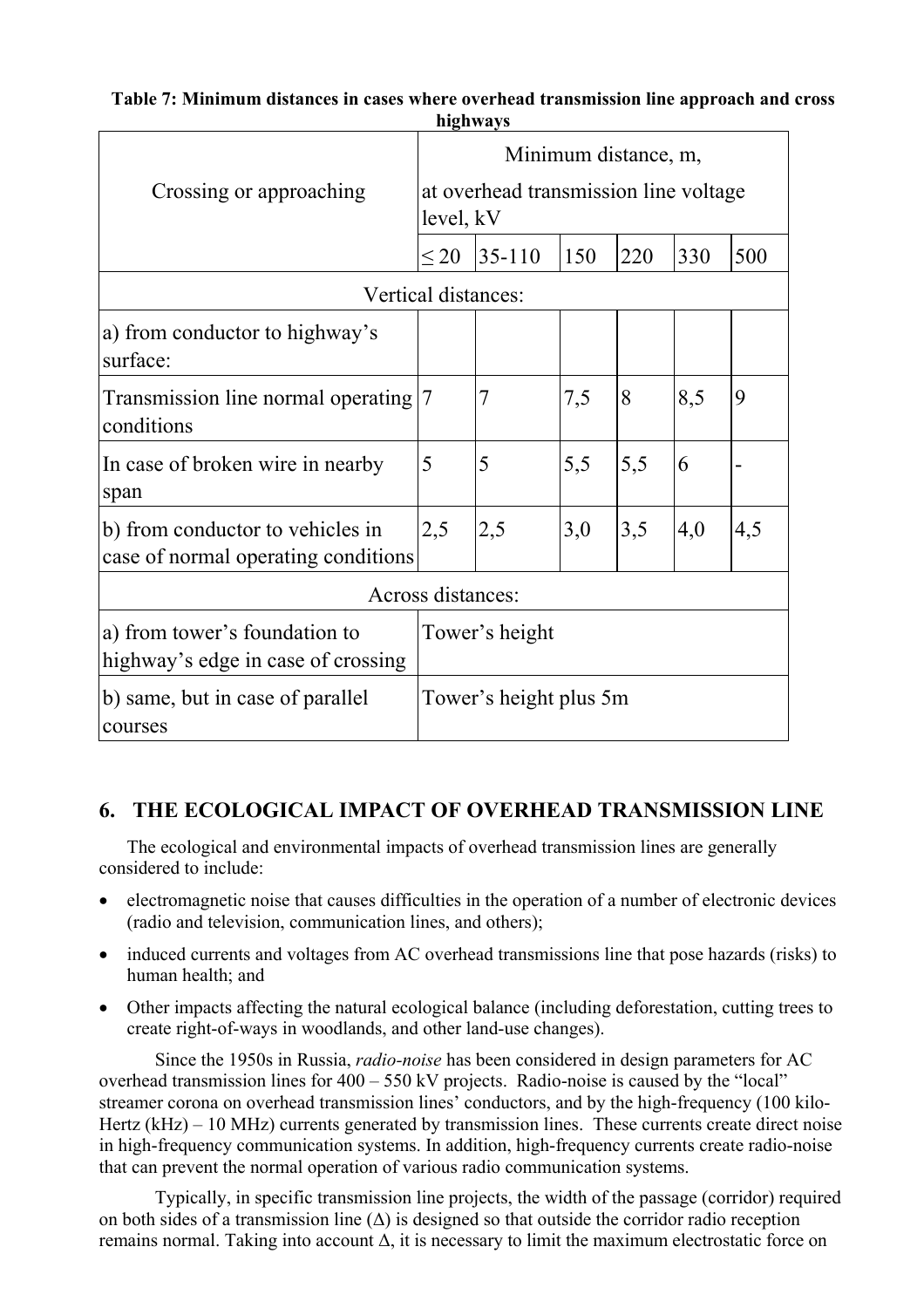the surface of conductors in a transmission line, as the activity of the streaming corona depends on the electrostatic force. Consequently, the decrease in the radio-noise level (or a decrease in the required ∆ for a given level of radio-noise) is connected with increasing the radius of the conductor or increasing the number of conductors in a bundled phase. This in its turn leads to an increase in transmission line costs. During periods of rain, sleet or rime (freezing rain), the streaming corona on conductors sharply intensifies, and affects radio reception near the line. The duration of such phenomenon is fairly standard, and usually does not exceed 10-15 % of the hours in a year.

A great deal of attention is paid in power line design to *acoustic noise* (specifically, hissing), which is produced by conductors' coronas. As with all of the other noises in the frequency range of 16 – 20 kHz, this noise is interpreted as annoying by the human ear. The noise level depends on the number of conductors in the bundled phase, and rises as the number of conductors increases. This makes the acoustic noise from the conductors' corona more of a problem for overhead transmission lines operating at a high voltage level (400 – 800 kV), and especially problematic for lines operating at ultra-high voltage levels (1000 kV and higher).

The volume of noise from transmission lines reaches its maximum during periods of rain and other atmospheric precipitation episodes. During rain storms, this noise is masked by the rain's noise, but in other cases (sleet, snow, rime, and mist, for example) when it is usually relatively quite, overhead transmission line can be perceived as the main acoustic noise source by nearby settled populations. According to the results of an investigation using experimental lines, the maximum permissible noise volume level outside a passage area with a width  $\Delta/2$  from the line's center pin during conditions of heavy rain must be lower than 45 decibels. As the listener moves away from the line, the noise volume level decreases. Measurements have also shown that the noise volume decreases, relatively to the volume during heavy rains:

- by 5 10 decibels in conditions of fog and with wet conductors ; and
- by  $15 20$  decibels in good weather.

The "*electrical discomfort*" under overhead transmission lines of 750 kV and near substations of 500 – 750 kV affects maintenance operations and other work that must be performed under transmission lines. The symptoms of "*electrical discomfort*" include, for example, the pricking of the skin on an exposed person's arms and feet because of electric sparks.

As the nominal voltage of a transmission line rises, the number of conductors in a bundled phase and in a bundle radius also increases. This leads to an increase in the charge Q, which is concentrated on a phase. Estimates have shown that charge Q on 750 kV transmission lines is 5-6 times as great as the same charge on 220 kV lines, and 10-15 times greater on 1150 kV lines than on 220 kV lines (Figure 1).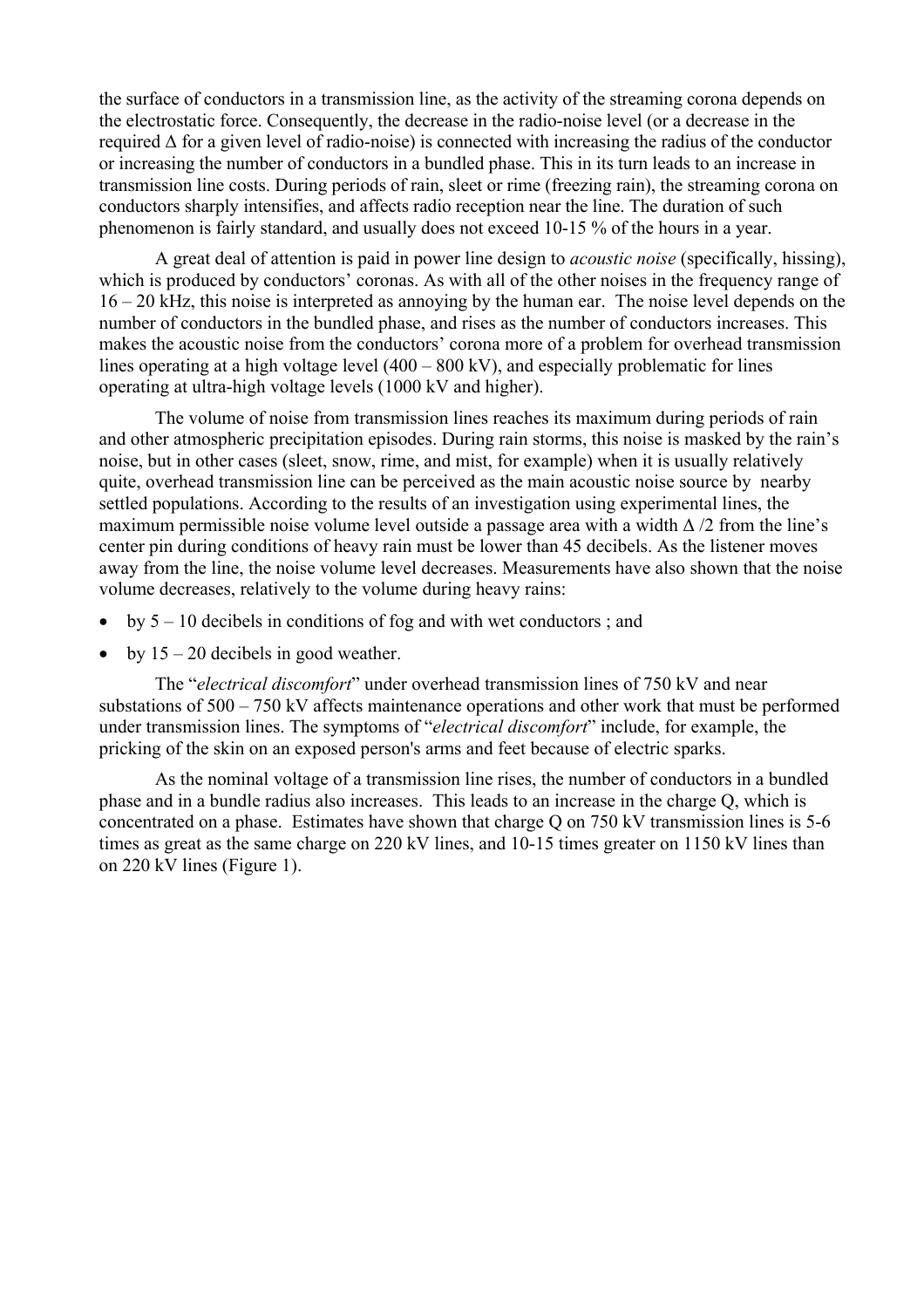

**Figure 1: The dependence of the charge on conductors' surfaces on the nominal voltage of overhead transmission lines**

The maximum electrical field strength (E) value near the ground surface under a line is limited in Russia by construction standards. This value must be  $E \le 10$  kV/m. At this level of electric field strength "electrical discomfort" is felt by approximately 1% of humans, and the "discomfort" to the majority of humans is reduced to minimum. When transmission lines designed, the maximum electric field strength refers to conditions under which the conductors' sag is at a maximum. In the middle of Russia, this occurs only in the hottest seasons, and occurs only during about 1% of the hours during an average year.

Electrical field computations show that the electric field intensity decreases quickly in the direction orthogonal to the line route. The high electric field intensity zone (for example with  $E > 1$ ) kV/m) along an overhead transmission line route, however, is quite wide. For 1200 kV transmission lines, for example, the width of this zone is about 200m (see Figure 2). Figure 2 also shows the high electric field intensity zone for 525 kV and 767 kV overhead transmission lines.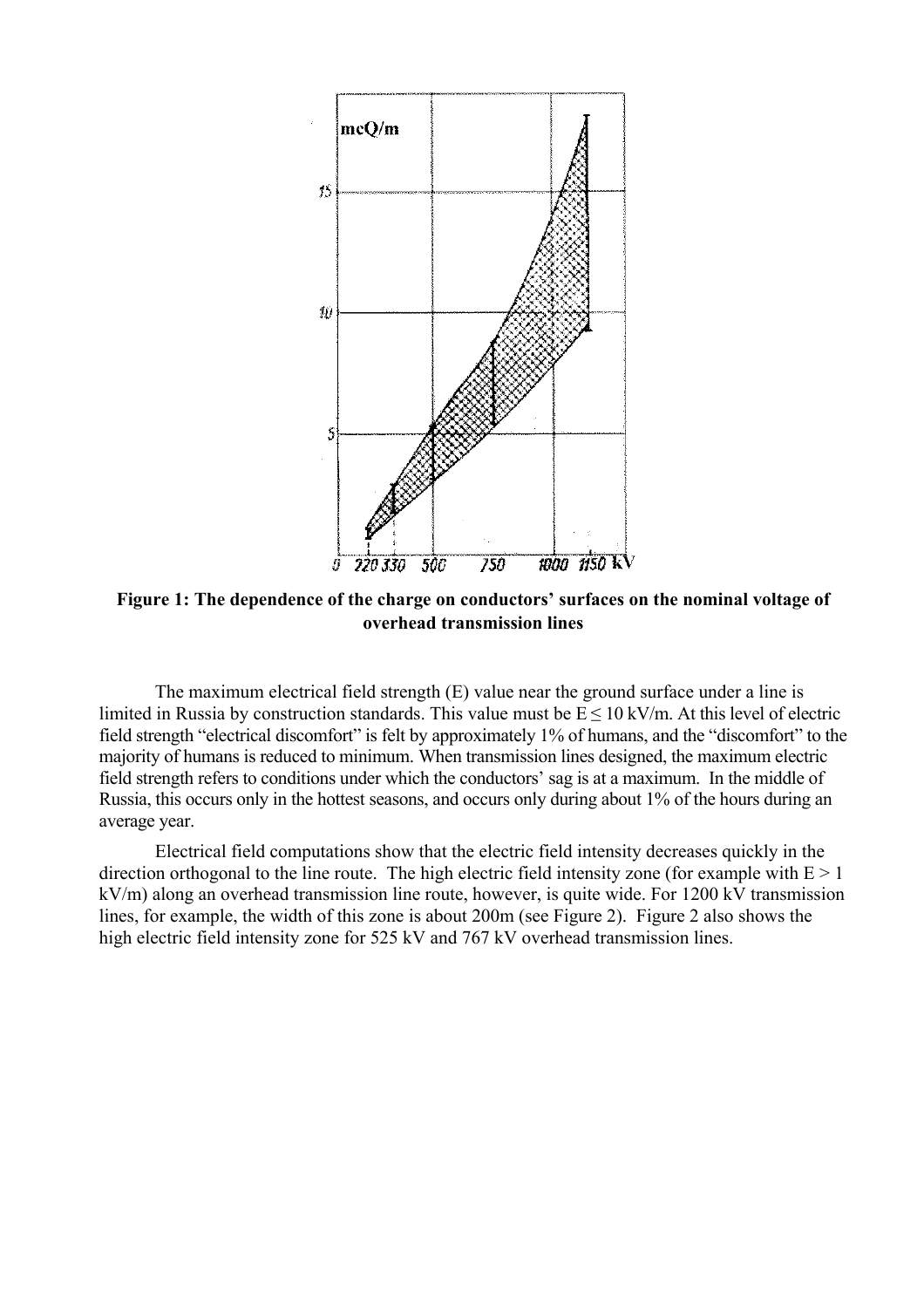

**Figure 2: Maximum electrical field intensity under AC overhead transmission lines from minimum conductor suspension heights: 1 – 1150 kV, 2 – 750 kV, 3 – 500 kV. Solid lines – field intensity at the ground surface, dashed lines – intensity at the height of a human head.** 

Investigation performed at a high voltage power line installation with varied frequency (in Russia) with small and medium-sized animals, as well as with human volunteers showed that the capacitive current has the dominant influence on a human placed in a strong AC electric intensity field. According to the measurements made under overhead transmission lines operating at high and ultra-high voltage levels, the capacitive current of frequency 50 Hz flowing through a human is about 15  $\mu$ A (Amperes)/kV/m. For systems of 60 Hz, the capacitive current will be 20% higher). At a permissible electrical field intensity  $E \le 10 \text{ kV/m}$  under overhead transmission lines of 525 – 1200 kV, the capacitive current flowing through a human is not larger than 150 – 180 µA, which corresponds to the current value that can be felt by 1% of human beings.

A real danger is posed by the *induced currents* produced by overhead transmission lines of 525 – 1200 kV in passing vehicles of large dimension using rubber tires (including trailers, harvesters, buses, and other vehicles). When a large metal insulated object (such as a harvester) is situated in the strong electric field produced by the bundled phase of a transmission line there is a capacitive susceptance between harvester and a bundled phase, and capacitive current begin to flow. Under such conditions of large capacitive susceptance between a vehicle and a bundled conductor, the capacitive current may rise  $20 - 25$  times (in comparison with the normal  $0.15 - 0.18$  mA). When such a current flows through a well-grounded human, it becomes similar in magnitude to the "release" current for a human being (6 mA for 0.5% of females and 9 mA for 0.5% of males), which can lead to a death if the current flows long enough through the heart cavity. The risks related to induced fields involving vehicles can in some cases be easily alleviated by applying "conductive" tires made of carbon rubber. In other cases it is necessary to increase transmission line dimensions in order to provide a safe electric field intensity E that is less than 10kV/m. On an overhead transmission line of 750 – 1150 kV at highway crossings it is recommended that electrical field intensity be decreased to 5 -7.5 kV/m.

There are additional, more radical methods that are sometimes applied to decrease electrical field intensity. These methods include increasing the height of transmission towers, which results in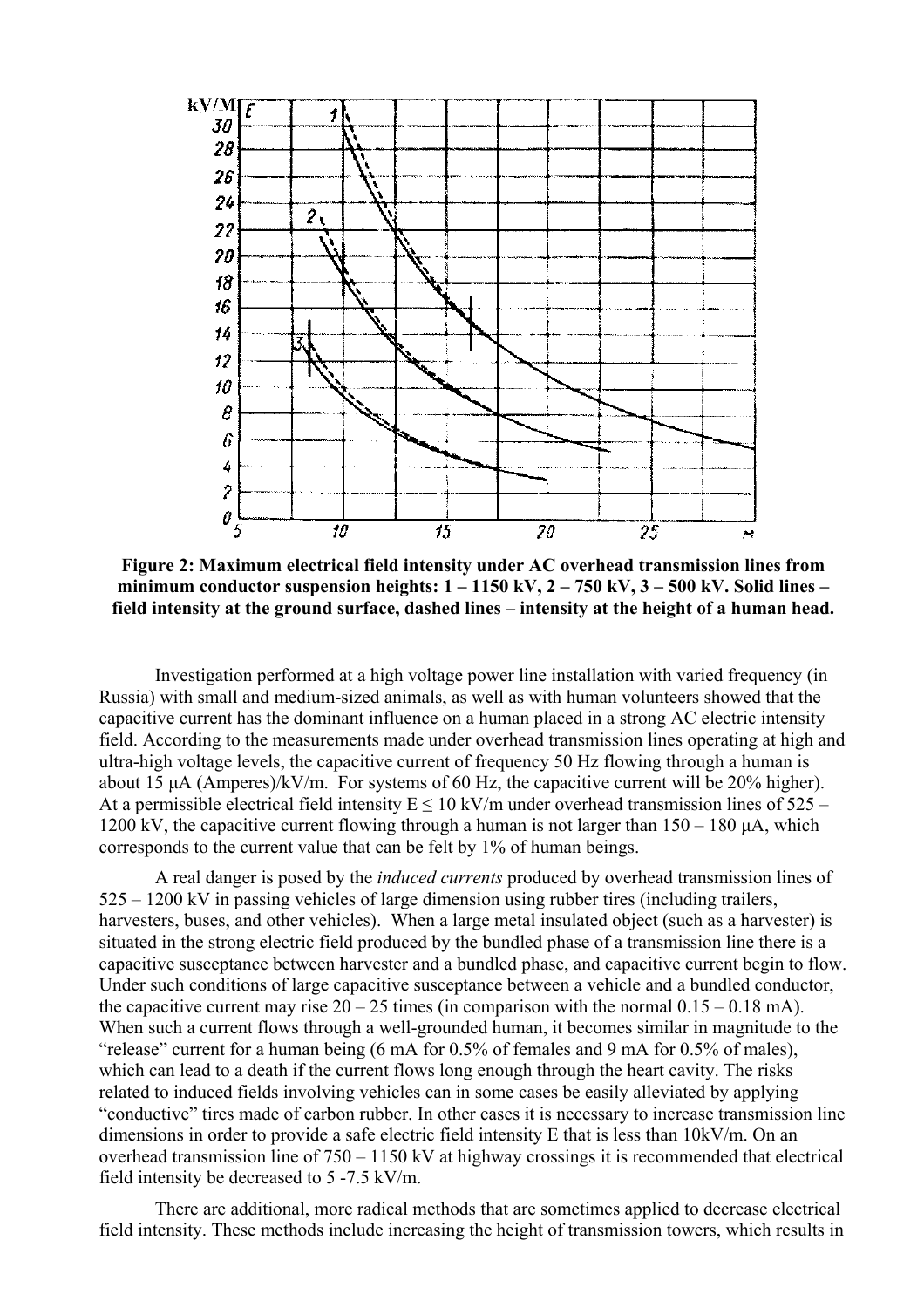higher conductor suspension over the ground. For example, the minimal conductor suspension distance in Russia has been chosen to be 18m, although according to reliability and breakdown strength considerations it is possible to use a suspension distance of 12m. Increasing this distance leads to in increase in tower height, which increases tower costs by about 10%.

During the last several years, a great deal of attention has been paid to the *magnetic fields* produced by overhead transmission lines, cable lines, and substations and power plants installations. These fields are minimal for underground cables (about 1  $\mu$ T, or micro-Tesla, at the ground's surface), but the induction B of the magnetic field can reach  $10 \mu T$  directly under an overhead transmission line, and can reach about 1µT in houses on the border of a transmission line corridor. Near substations, B is about  $20 - 30\mu$ T, and zones near in generators magnetic fields can reach levels of 2000 - 3000 µT.

Epidemiological and other medical investigations have been performed in several countries (Sweden, Canada, USA and others). Although these investigations paid special attention to researching the levels of magnetic fields with dangerous impacts on human health, results to date have not been conclusive regarding the health effects of magnetic fields.

### **7. CONCLUSION**

When the transmission line insulation is chosen, the first concern is to provide safe conditions for people, animals and machinery moving under a line and near substation equipment.

The practice of designing overhead transmission line projects has shown that from an economic point of view it is appropriate to choose the type of insulation to use based on whether the operation of the lines will be reliable and safe at normal line voltage levels.

There are two methods of selecting insulation approaches. The first is used for common transmission lines and substations, and is based on the EICR-2002 and other normative documents that summarize engineering experience and the results of special scientific investigations. The second method of selection is used for special transmission lines and is based on statistical methods of computation.

For overhead transmission lines of 750kV and higher voltage levels, the height of the conductors is chosen according to the need to limit any deleterious effects of electric fields on living organism, especially humans. For transmission lines operating at a lower voltage level the conductor's height is chosen based on conditions that will allow workers and others to safely pass under the line.

In overhead transmission line projects using high voltage levels, the following environmental impacts must be considered:

- radio and television noise:
- acoustic noise generated by the conductors' local "corona".

A targeted choice of the bundling of conductors in overhead transmission lines can reduce these impacts.

Strong electric fields near overhead transmission lines of 500kV or higher voltage levels produce "electrical discomfort" for humans. The currents and voltages induced by these fields can be fatal for a human in cases where he or she comes in contact with a large vehicle with a rubber tires placed under a transmission line of 500kV or higher voltage. To eliminate this type of risk, vehicles must be grounded or must be provided with "conductive" tires, or the dimensions of the transmission line should be increased sufficiently to providing a safe electric field intensity (less than 10kV/m). With overhead transmission line of  $750 - 1150$  kV at highway crossings, decreasing electrical field intensity to 5 -7.5 kV/m is recommended.